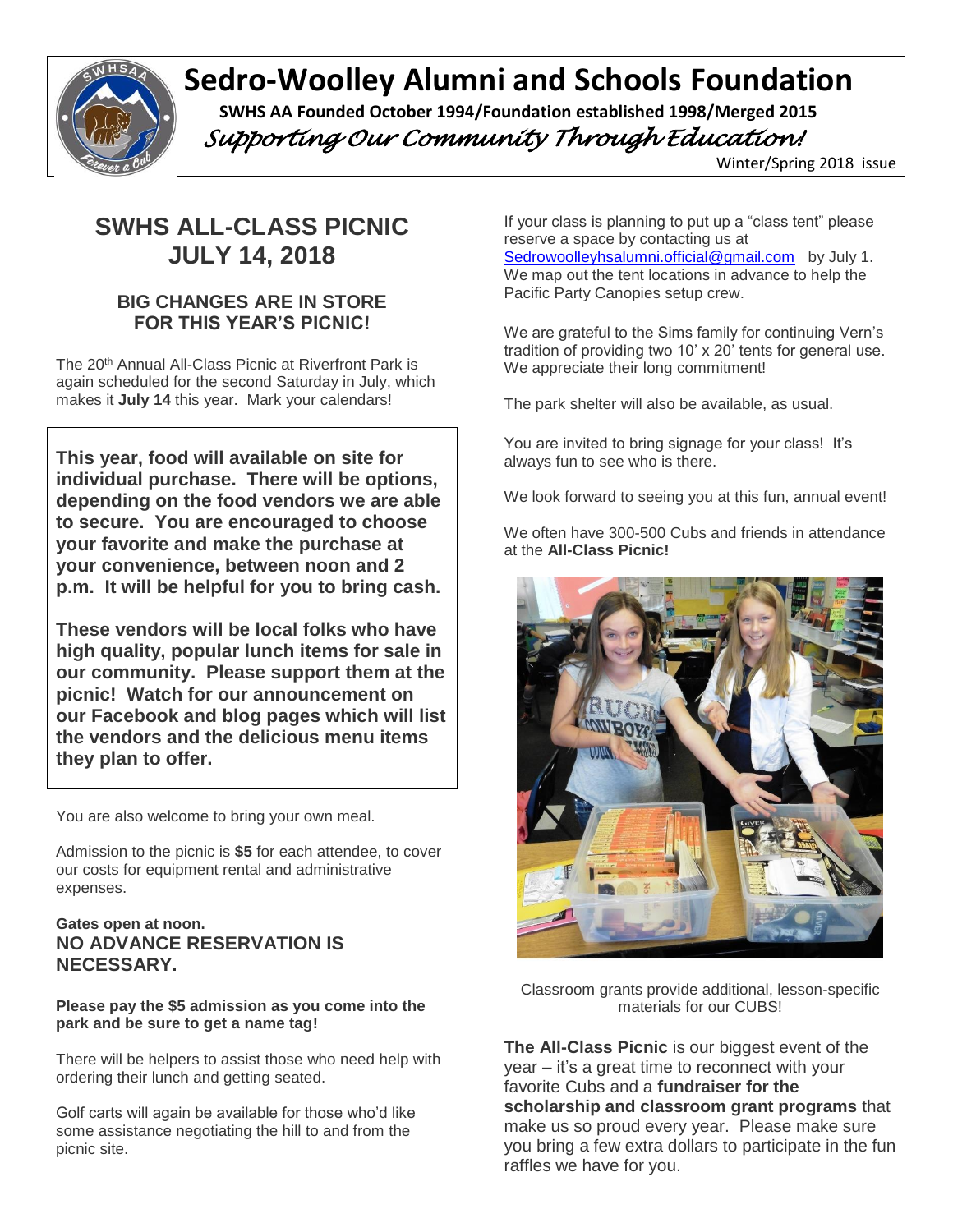## **2018 FOUNDATION MEMBERSHIP DUES!**

Calendar year 2018 dues are due now! Please use the supplied form and be sure to give us your e'mail address.

Dues are still \$10 per year for annual memberships and \$100 for the popular lifetime membership option.

**Thank you** to all who faithfully support our organization through memberships and donations to the scholarship programs and classroom grants.

## **COMING CLASS EVENTS**

#### **Class of 1959**

Lunch gatherings for class of '59 friends; please call **Bonna Harrison Beitler** 360-855-0030 for dates and times.

## **SCHOLARSHIPS AWARDED**

By Lola Ellestad '42, Scholarships co-chair

Five scholarships were awarded by the Class of 1971 and twelve awarded by the Sedro-Woolley Foundation. These students are attending schools in Arizona, California, Oregon and Washington states. Some are pursuing vocational education and some are pursuing college degrees. It is exciting to see the appreciation of the students as we help with their college expenses.

Some of the kids have other scholarships that need to be used before they need our scholarship. They have three years before the scholarship expires. Each scholarship is made possible by YOU when donations, memorials and dues are given to the Sedro-Woolley Alumni and Schools Foundation. If you would like to help the students in the coming years, please join us by forwarding your donations directly to: P.O. Box 509, Sedro-Woolley, WA 98284. The application deadline for the 2018 - 2019 year ends on January 31. 2018.

It will be **GO CUBS** when we start the process again by reviewing next year's applications, make the awards and wish them well as the students start their next adventure in education.

## **HARVEST HAPPENING BIG SUCCESS FOR CLASSROOM GRANTS**

By Kellie Cargile

On October 14 the St. Joseph Center in Mount Vernon transformed into a red, black and white casino themed night during 2017 Harvest Happening Dinner/Auction. This entertaining evening provided mock gaming fun as guests became "high rollers" playing all of the fun casino games from poker to roulette. Guests then enjoyed a sumptuous dinner and proceeded to bid high during the live auction portion of the evening.

During the auction, Bids for Kids raised a record \$20,000 in support of the Foundation's Classroom Grant Program! The evening was a roaring success and netted \$45,000 in support of classroom grants and program support throughout the district. The Foundation extends a big thank you to our sponsors, guests, and staff that worked tirelessly on this wildly fun event.

## **CLASSOOM GRANTS FUNDED FOR BIENNIUM**

By Kellie Cargile

Thanks to the remarkable success of this year's Harvest Happening, the Foundation will provide \$20,000 in classroom grants during this school year.

The first round of grants awarded this past November included classroom novel studies and library books at Central Elementary, water testing equipment and hands on science lab materials at Clear Lake, a document camera for Lyman, and equipment for ag science education at the high school. Other grants provided robotics software at Clear Lake and Code-a-Pillars for our youngest learners at Central.

Including current grants, the Foundation has donated back into classroom over \$312,000! In 2001, The classroom grant program started out modestly giving out \$2,000 that first year and has since grown to now awarding \$20,000 each year! Again, sincere thanks to our event donors, staff, and our community for their support of the Foundation. Your donations enable us to support teachers in the classroom and enhance education in the Sedro-Woolley School District.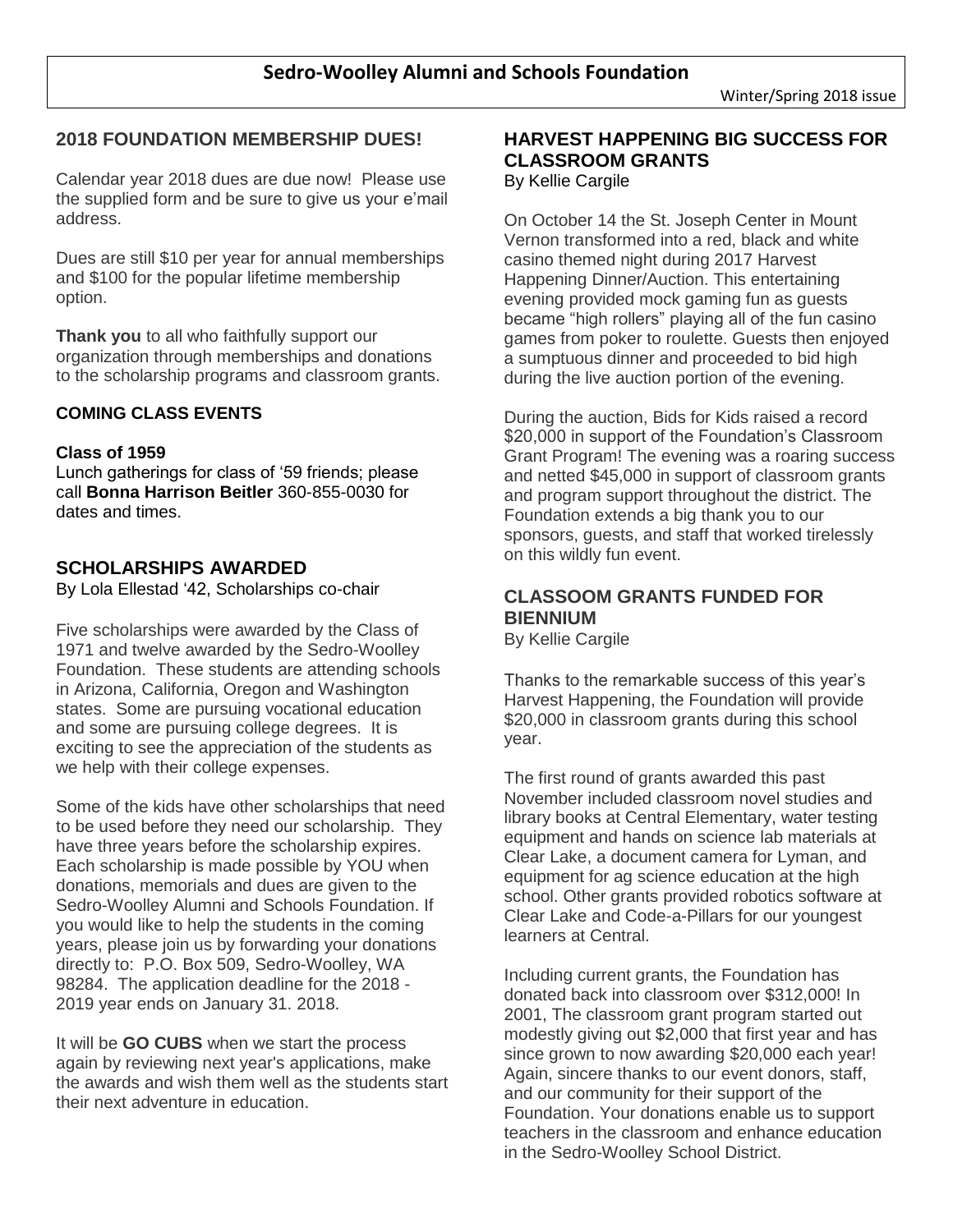## **CUB FRESHMAN TO ATTEND SUMMER PROGRAM**

Katya Matsko, SWHS Freshman, has been accepted to a prestigious Summer Collegiate Program at Stanford University for 2018. In addition, Stanford has awarded the program fee of \$7500 as a scholarship to Katya because of her exceptional qualifications.

This is the first time that a SWHS student has ever been accepted to this program. Katya will study mathematics and has a career plan to study astrophysics.

## **2018 SEDRO-WOOLLEY SCHOOL DISTRICT COMMUNITY RECOGNITION**

By Kellie Cargile

The Sedro-Woolley School District has selected this year's honorees in the 17th Annual District Recognition program. Nominees are individuals outside or within the school district who have rendered outstanding service to the community or demonstrated loyal support and outstanding accomplishments in areas such as community service, academics, performing arts, or athletics.

**These exemplary efforts are recognized as going beyond the typical measures of accomplishment and will be publicly honored at a ceremony on April 19 at 7 p.m. in the Sedro-Woolley High School Auditorium. The public is invited to attend.**

Congratulations to:

#### **Hall of Fame Athletics – Fred Lennox**

Honors SWHS graduates who excelled athletically; an individual who has achieved distinction as a former student-athlete.

#### **Hall of Fame Academics – Dr. James Rogers**

To honor SWHS graduates who excelled academically; an individual who has achieved distinction as a former student.

#### **District-Wide Recognition – Judi Sato**

Acknowledges a current or former staff member whose exemplary efforts within the school system go beyond typical measures of accomplishment.

#### **Community Recognition** – **Steve Massey**

An individual who has rendered outstanding service to the community or demonstrated loyal support for the Sedro-Woolley School District.

#### **Memorial Recognition – Dr. Paul Johnson**

To honor posthumously an individual who has rendered outstanding service to the community or demonstrated loyal support for the Sedro-Woolley School District.



#### **SWHS ALUMNI AND SCHOOLS FOUNDATION COMMUNICATIONS!**

Our newsletter is published twice a year, but updated information is always found on our Facebook page.

Class representatives are encouraged to send information about reunions and gatherings so we can share it with CUBS all over the world!

#### **ANNUAL PLANT SALE MAY 5**

Our annual plant sale will once again be held at Bingham Park in Sedro-Woolley on Saturday, May 5<sup>th</sup>. Sale begins at 9 a.m. and there will be a nice assortment of geraniums and tomato plants, plus a few surprises! Please come on out and bring a box if you have one. All your friends will be there!

#### **S-W ALUMNI AND SCHOOLS FOUNDATION 2018 BOARD OF DIRECTORS AND OFFICERS**

Brock Stiles, President Joe Jones, Vice President #1 Robin Taylor, Vice President #2 Katherine Olson, Secretary Kellie Cargile, Assistant Secretary Pam Baird, Treasurer

#### Directors:

| Gene Ashe              | Pat Hyatt               |
|------------------------|-------------------------|
| Stephanie Bachmeier    | Irene Johnson           |
| Bonna Beitler          | Judy Johnson            |
| Wendy Belanger         | Darrel Jones            |
| Phil Brockman          | Danielle Russell        |
| Cindy Brune            | Peggy Suryan            |
| Arlene Eastman         | <b>Barbara Thompson</b> |
| Lola Ellestad          | Lynn Torset             |
| <b>Brett Greenwood</b> | <b>Reidar Ytgard</b>    |
|                        |                         |

Directors serve staggered three-year terms.